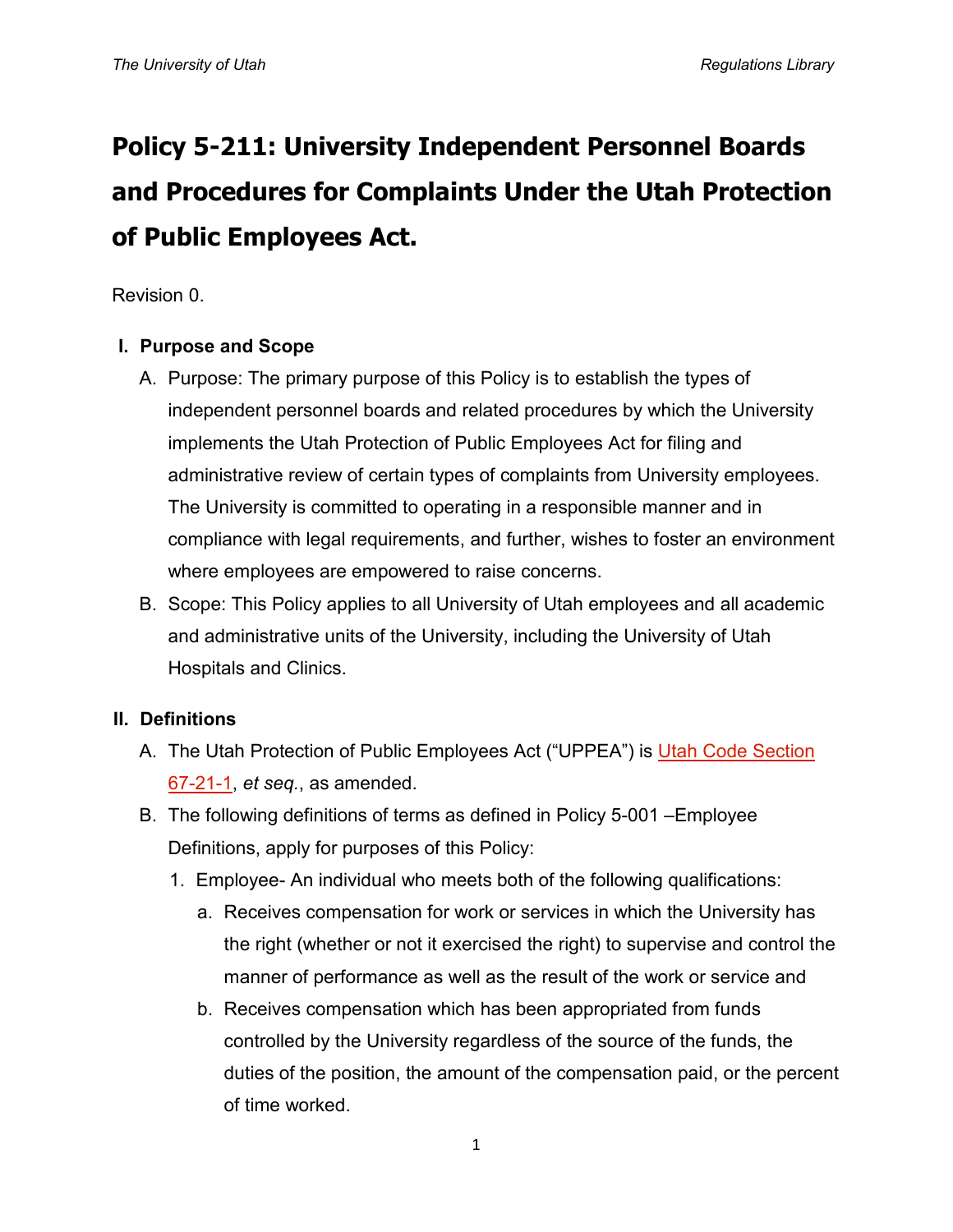2. Employees include: Administrative Officers, Faculty or Faculty Members, Non-Faculty Academic Employees, Staff or Staff Member, At-will, Benefits Eligible and Non-Benefits Eligible, Full-time and Part-time, Per Diem or PRN, Probationary, Salaried Exempt, Hourly Non-Exempt, Temporary, Time and/or Fund Limited.

#### **III. Policy**

A. Independent Personnel Boards for staff or faculty employees.

Whereas the UPPEA provides that a "state institution of higher education shall adopt a policy to establish an independent personnel board to hear and take action on a complaint alleging adverse action", and because the University has for other purposes previously established separate dispute hearing bodies and hearing procedures for various disputes involving either staff employees or faculty employees, the University's independent personnel boards for purposes of the UPPEA are comprised of the following personnel:

- 1. For a concern brought by a staff member against a staff member (a staffinvolved case), the independent personnel board will be comprised of individuals from the Staff Hearing Committee Pool. (See Hearing Procedures in [Policy 5-203\)](https://regulations.utah.edu/human-resources/5-203.php)
- 2. For concerns brought by a faculty member or against a faculty member (a faculty-involved case), the independent personnel board will be comprised of individuals from the Senate Consolidated Hearing Committee. (See Policies [6-002](https://regulations.utah.edu/academics/6-002.php) and [6-011\)](https://regulations.utah.edu/academics/6-011.php)
- 3. The independent personnel board will not include any individual who is in the same department as the complaining party, is a supervisor of the complaining party, or has a known conflict of interest in relation to the complaining party or an allegation made in the complaint.
- B. Complaint filing.
	- 1. A complaint alleging a violation of the UPPEA must be filed within 180 days after the occurrence of the alleged violation and must be filed with the Director of Employee Relations. This time limit does not extend the time for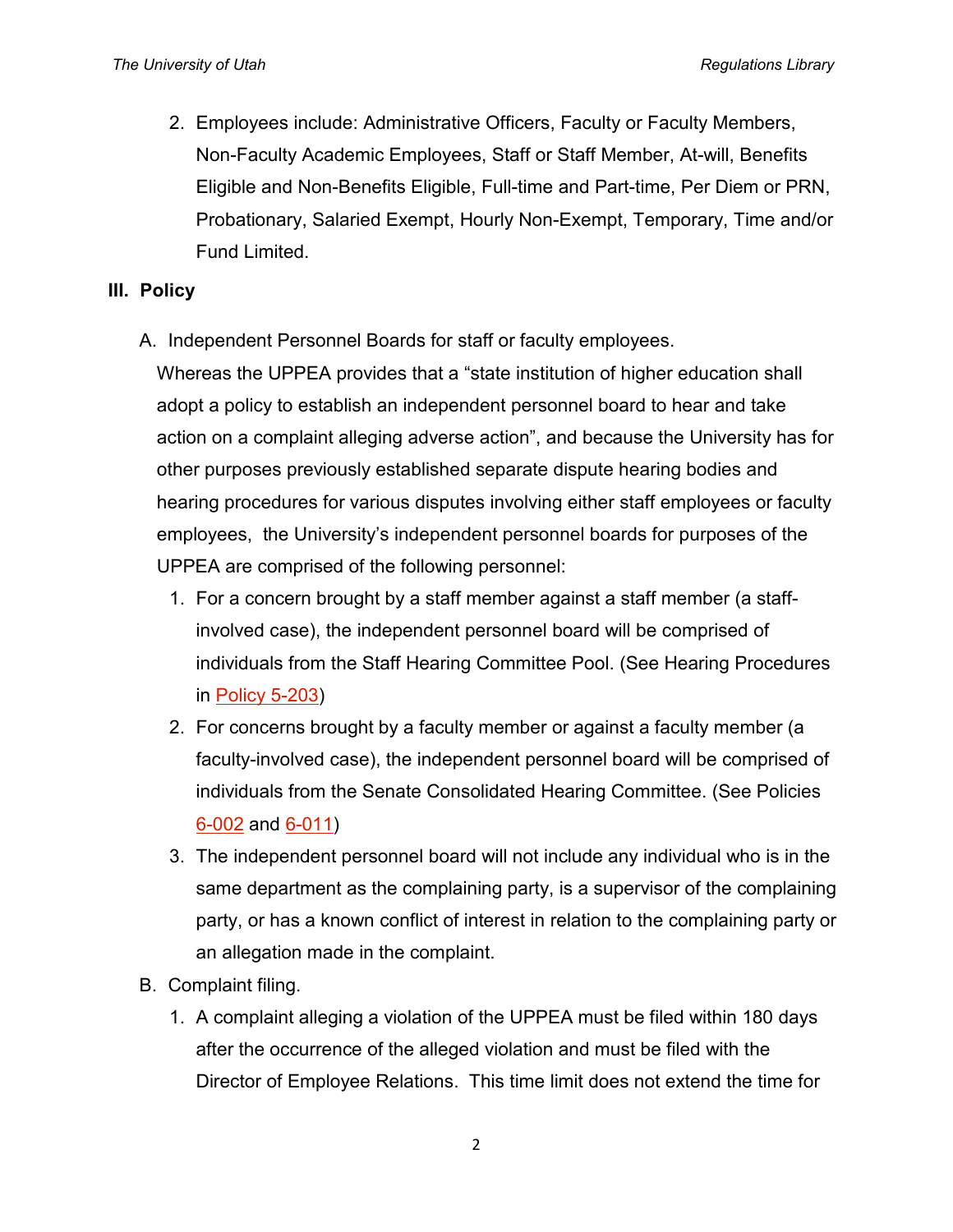any appeal or request for a hearing made pursuant to other University Regulation, including but not limited to Policy [5-203](https://regulations.utah.edu/human-resources/5-203.php) , [6-002](https://regulations.utah.edu/academics/6-002.php) or [6-011.](https://regulations.utah.edu/academics/6-011.php)

- 2. A complaint filed under this Policy should be filed in good faith and include specific information relevant to the concern, including: date, time, location of alleged occurrence of violation of the UPPEA, individual(s) involved and/or responsible, the nature of the complaint, and desired remedy.
- C. Hearing and Final Decision Procedures
	- 1. Except as otherwise described below, a complaint alleging a violation of the UPPEA and which warrants a hearing will follow hearing procedures associated with University Policy 5-203, *"Staff Employee Grievances."*
		- a. When a complaint is filed by a staff employee and/or about a staff employee (a staff-involved case) the independent personnel board will consist of three (3) members of the Staff Hearing Committee pool, unless the hearing under this Policy is combined with another type of hearing that requires a greater number of committee members.
		- b. When a complaint is filed by a faculty employee or about a faculty employee (a faculty-involved case) the independent personnel board will consist of three (3) members of the Senate Consolidated Hearing Committee pool, unless the hearing under this Policy is combined with another type of hearing that requires a greater number of committee members (in which case the greater number shall apply). The selection procedures for board members shall be in accord with Policy [6-011.](https://regulations.utah.edu/academics/6-011.php)
	- 2. The independent personnel board shall, at the conclusion of a hearing, prepare a report and recommendation concerning the complaint.
		- a. For a staff-involved case the report and recommendation will be forwarded to the appropriate cognizant Vice President (or a designee) for review and final decision.
		- b. For a faculty-involved case the report and recommendation will be forwarded to the cognizant Sr. Vice President (or a designee) for review and final decision.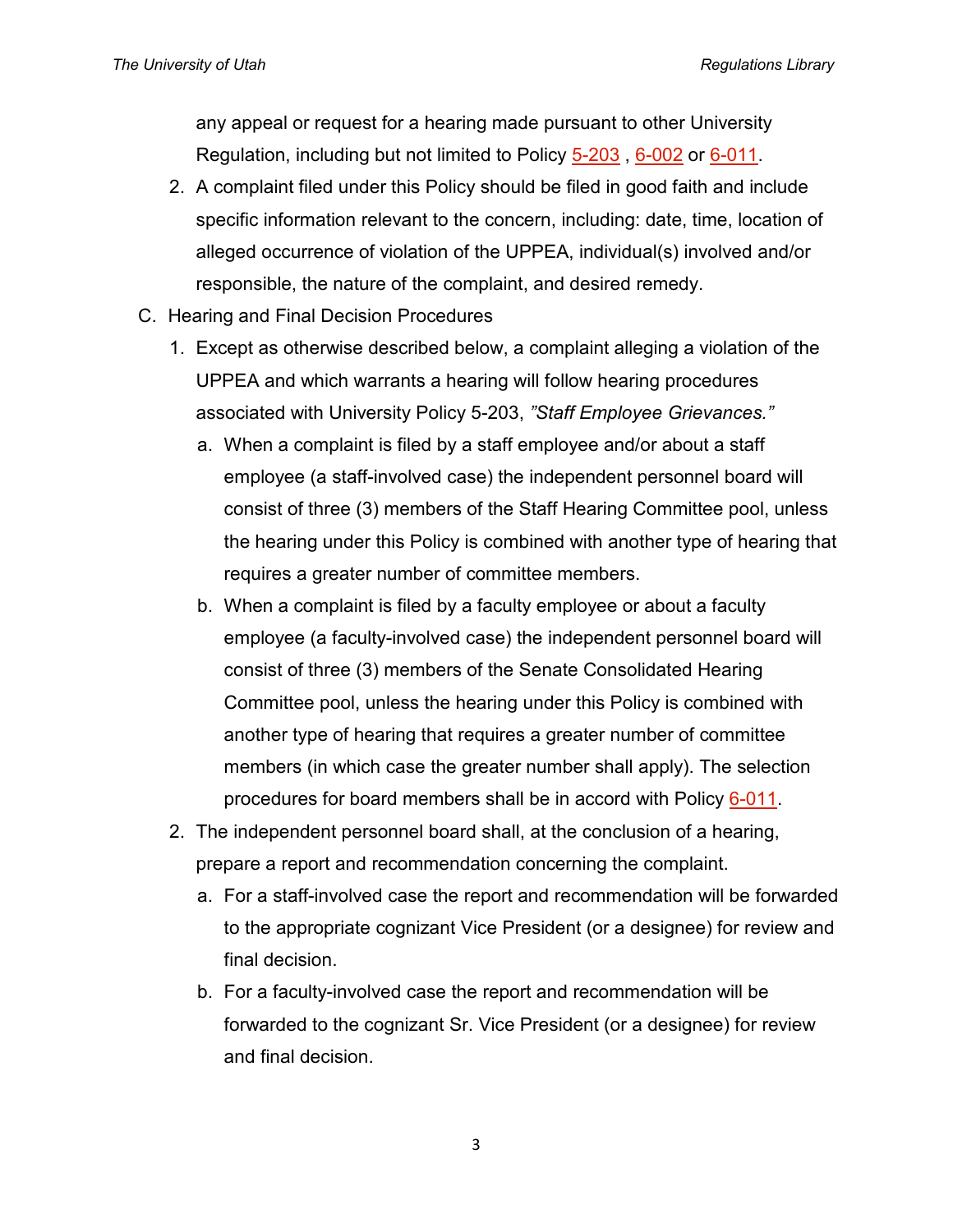- 3. A final decision maker who receives a recommendation pursuant to this Policy shall render a decision within seven (7) days after the day on which the final decision maker receives the recommendation.
- 4. For a staff-involved case, the final decision described in this Policy constitutes the final decision regarding any employee grievance under Policy 5-203.
- 5. For a faculty-involved case, nothing in this Policy prohibits the Senate Consolidated Hearing Committee from combining the hearing under this Policy with any other type of hearing or procedure under Policy 6-011. If another type of hearing under Policy 6-011 is combined with a hearing under this Policy, the procedures and appeals processes will be governed by Policy 6-011.
- 6. For either a staff-involved or a faculty-involved case under this Policy, in accord with the UPPEA (and as these terms are defined in the UPPEA) the University must establish by "*substantial evidence*" that any "*adverse action*" against the complaining employee was justified by reasons unrelated to the employee's good faith actions under the UPPEA.

*[Note: Parts IV-VII of this Regulation (and all other University Regulations) are Regulations Resource Information – the contents of which are not approved by the Academic Senate or Board of Trustees, and are to be updated from time to time as determined appropriate by the cognizant Policy Officer and the Institutional Policy Committee, as per Policy 1-001 and Rule 1-001.]*

## **IV. Rules, Procedures, Guidelines, Forms and other Related Resources**

[reserved]

#### **V. References**

Policy 5-100 Employee Definitions Procedure 5-203 Staff Employee Appeal Hearings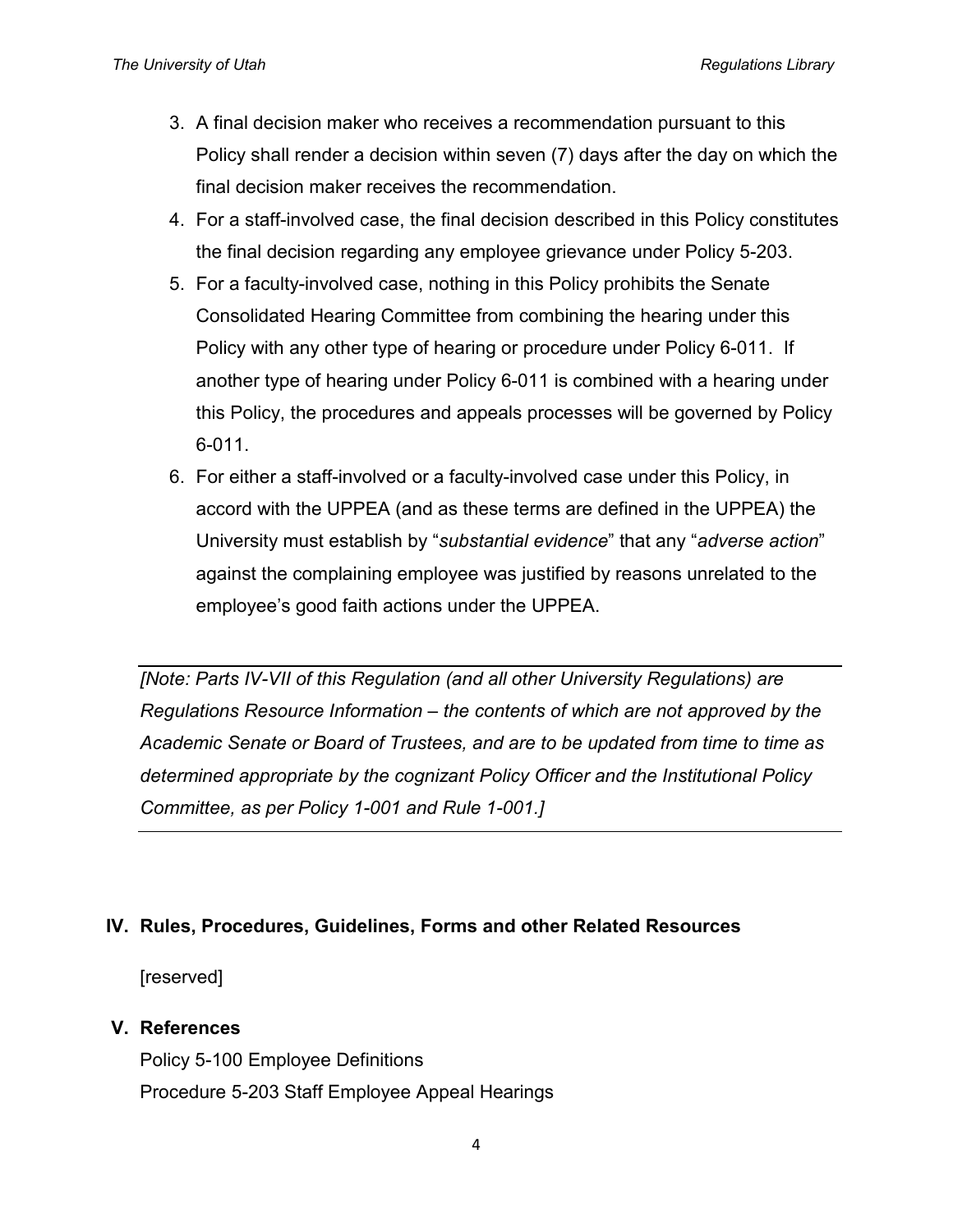Policy 6-011 Senate Consolidated Hearing Committee Utah Protection of Public Employees Act-[-Utah Code Section 67-21-1,](https://le.utah.gov/xcode/Title67/Chapter21/67-21.html) *et seq.*,

#### **VI. Contacts**

The designated contact officials for this Policy are:

**Policy Owner (primary contact person for questions and advice)**: Senior Human Resources Director for Employee Relations (tel. 801-581-5469) **Policy Officer**: Chief Human Resources Officer

These officials are designated by the University President or delegee, with assistance of the Institutional Policy Committee, to have the following roles and authority, as provided in University Rule 1-001:

"A "Policy Officer" will be assigned by the President for each University Policy, and will typically be someone at the executive level of the University (i.e., the President and his/her Cabinet Officers). The assigned Policy Officer is authorized to allow exceptions to the Policy in appropriate cases.... "

"The Policy Officer will identify an "Owner" for each Policy. The Policy Owner is an expert on the Policy topic who may respond to questions about, and provide interpretation of the Policy; and will typically be someone reporting to an executive level position (as defined above), but may be any other person to whom the President or a Vice President has delegated such authority for a specified area of University operations. The Owner has primary responsibility for maintaining the relevant portions of the Regulations Library... .[and] bears the responsibility for determining which reference materials are helpful in understanding the meaning and requirements of particular Policies... ." University Rule 1-001-III-B & E.

## **VII. History**

Current version: Revision 0. Enacted as an Interim Policy by University President, July 1, 2019 with effective date July 1, 2019.

5